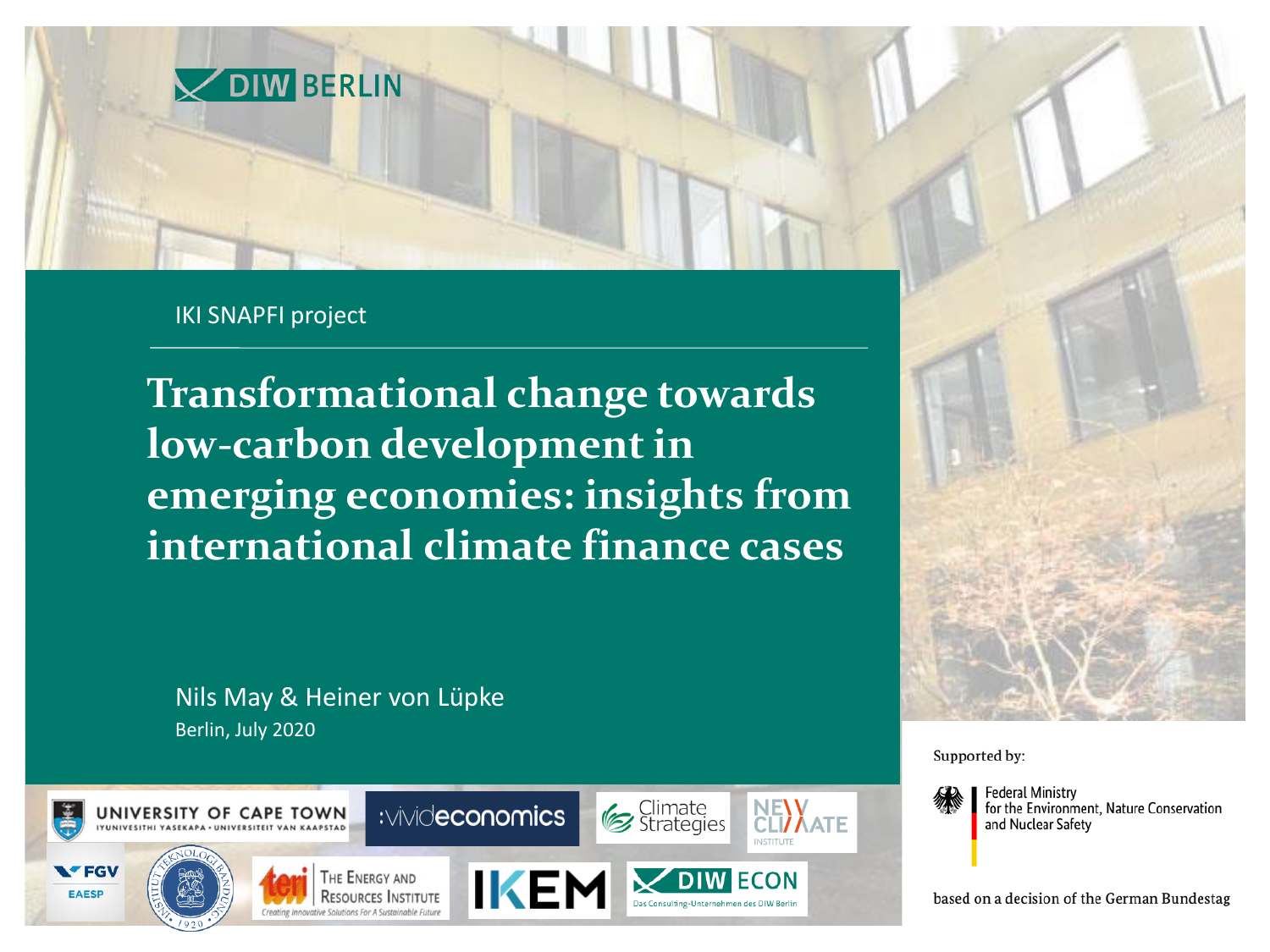#### **THE PROXUALE IS OVERVIEW OF the 12 case studies**

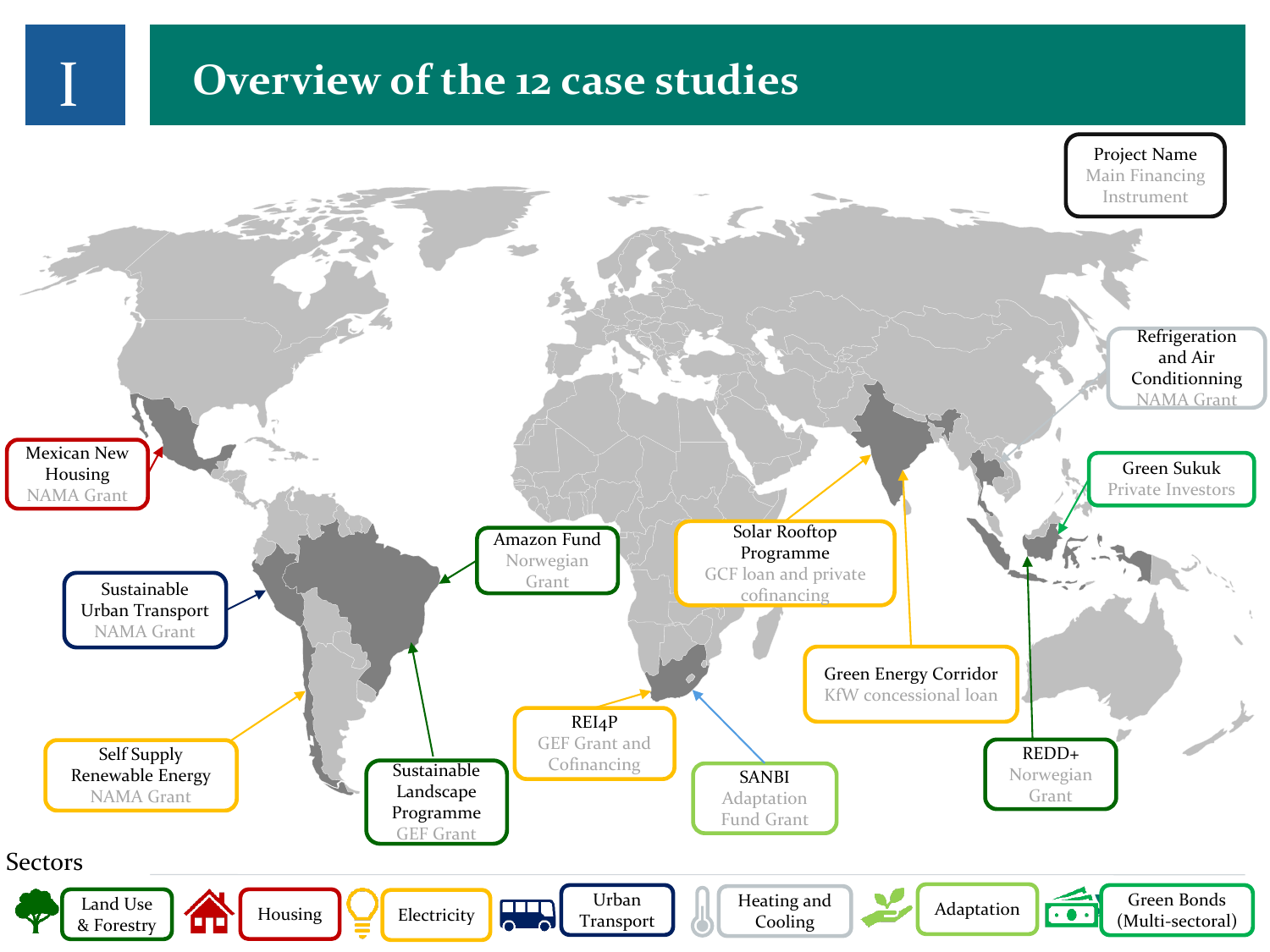



I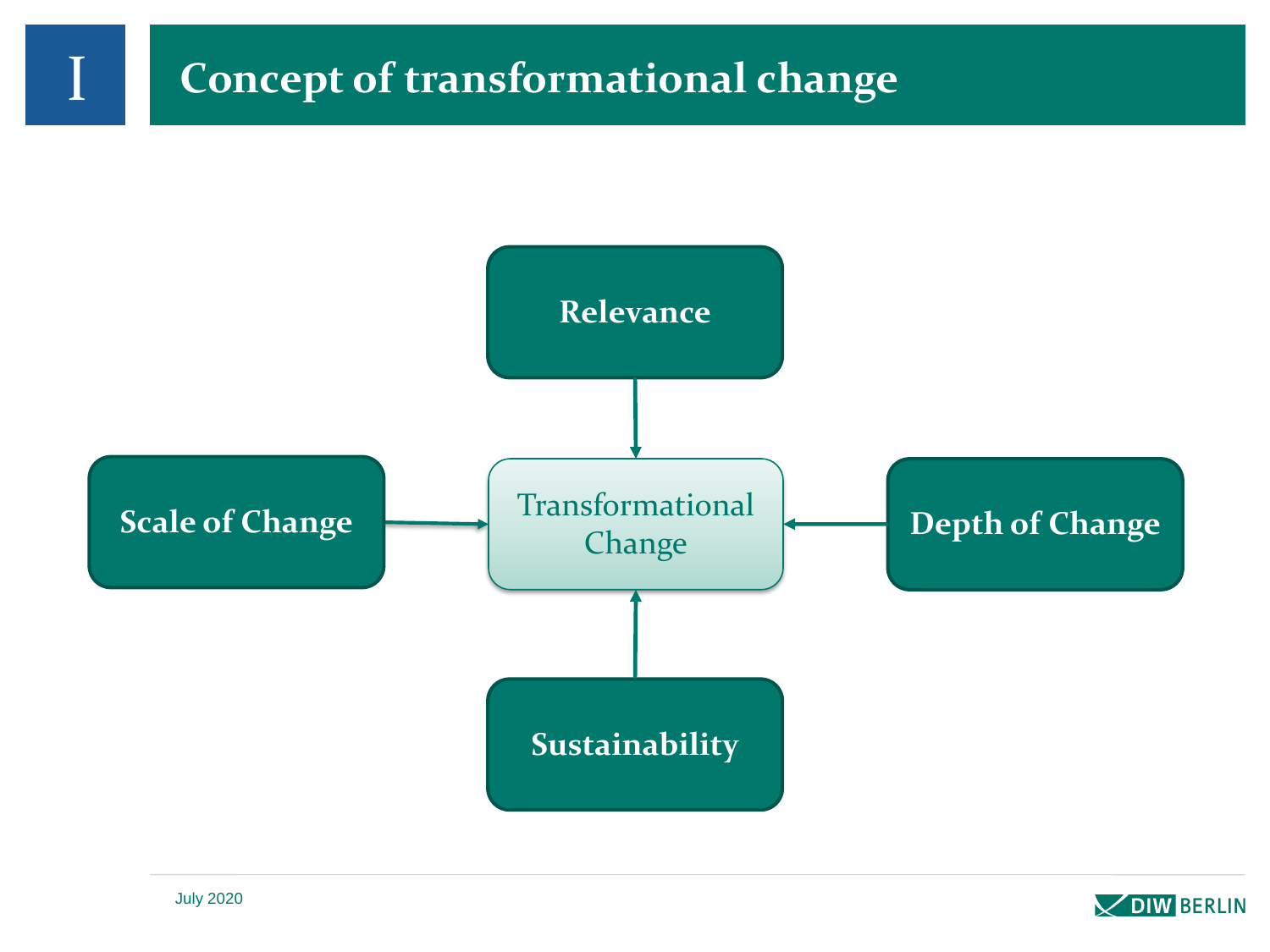# **Propositions**

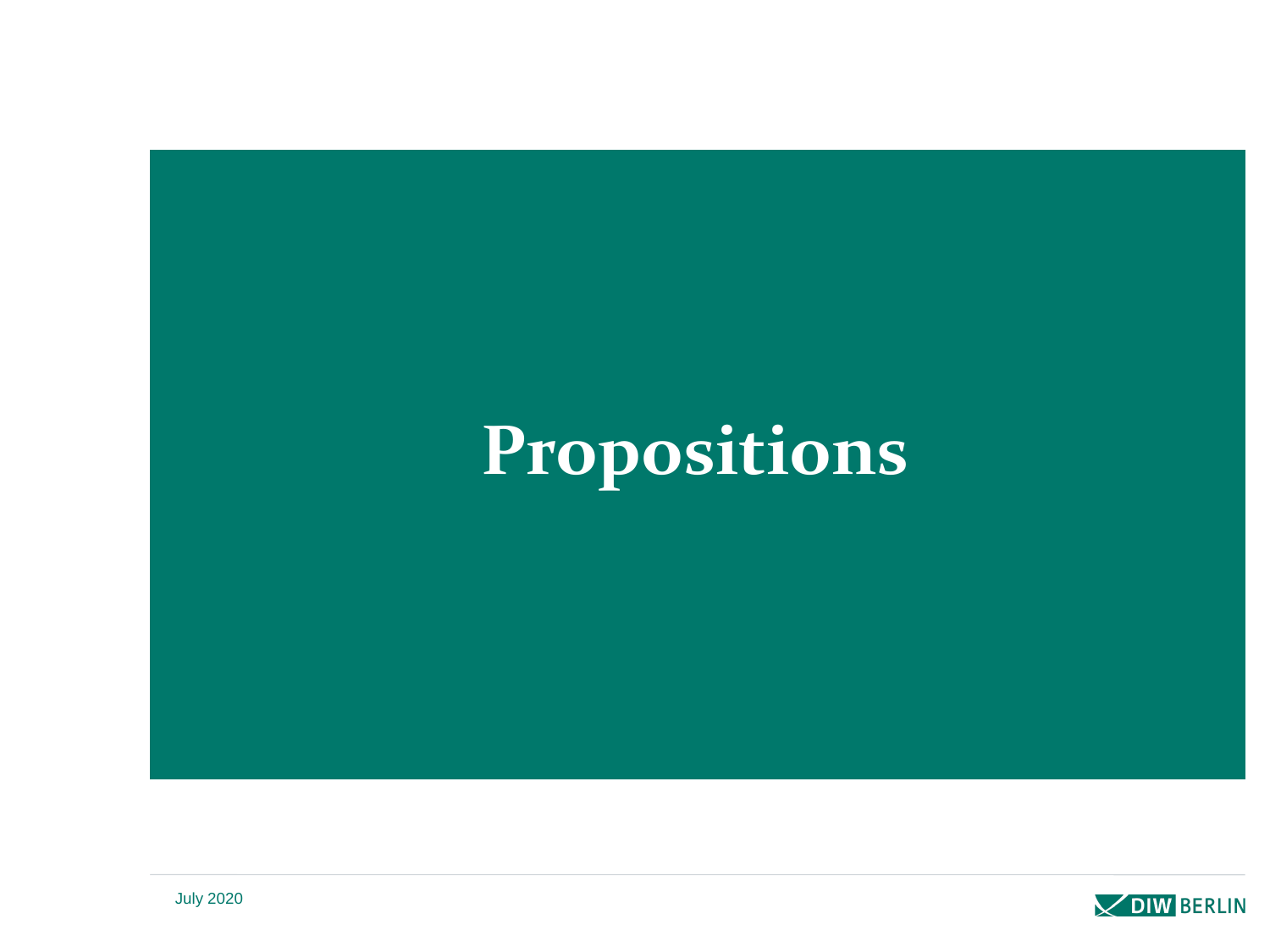**Core proposition I : Dynamic planning for transformational change**<br>Sustainable Urban Transport, Peru



**Proposition: Identification of specific activities** and **dynamic planning** are key

- **Identification of partner needs** best done in dialogue around support
- Requires **flexibility** of support **within agreed target corridors**
- Reflection of **non-linear change processes**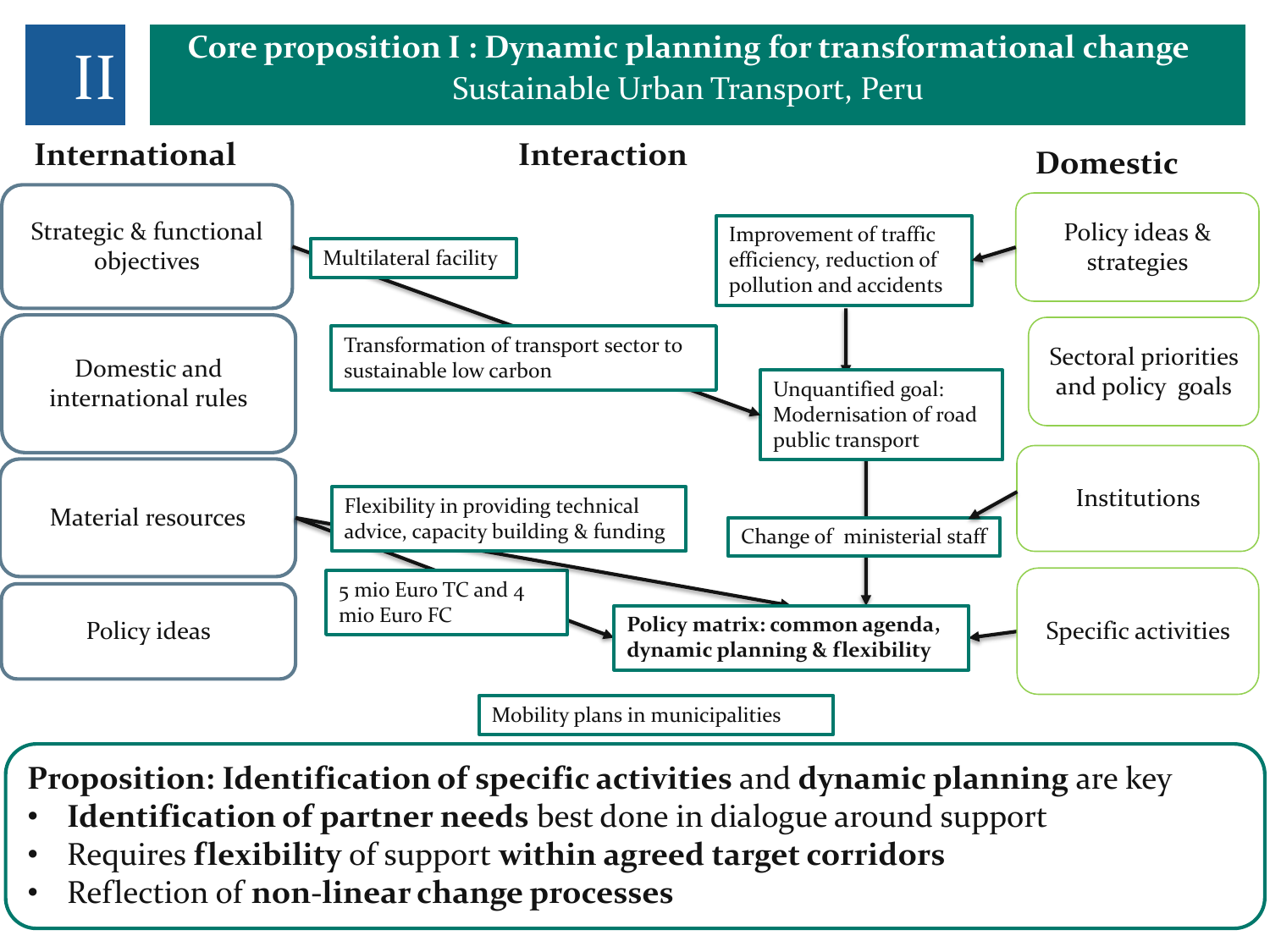**Core proposition II: Alignment of ICF contributions**<br>Green Sukuk, Indonesia (Green bonds, energy sector)



**Proposition: Alignment of ICF with government policies** and **programmes** is necessary

- But should not preclude further **engagement in policy development**
- Important to achieve **common vision** of transformational change of international & national partners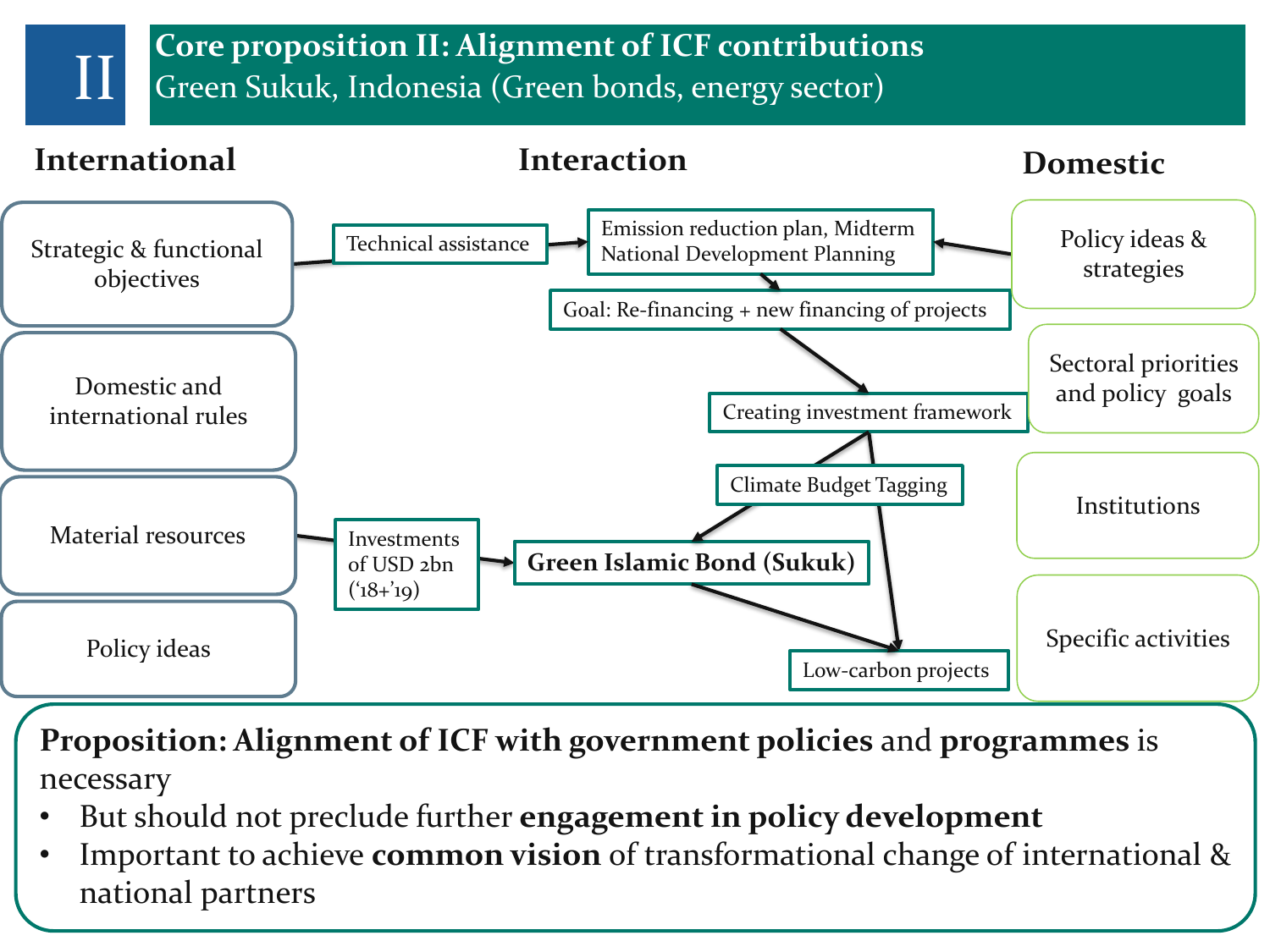**Core proposition III:** Political will and transparency II Mexican New Housing, energy efficiency



**Proposition: Political will** and **transparency** as prerequisites

- ICF host country interactions may **foster political** will to succeed, enhance ownership, and improve policy making
- **MRV** as basis for trust and transparency, **pilot implementation** as success stories.
- Vanished and hampered implementation requires changes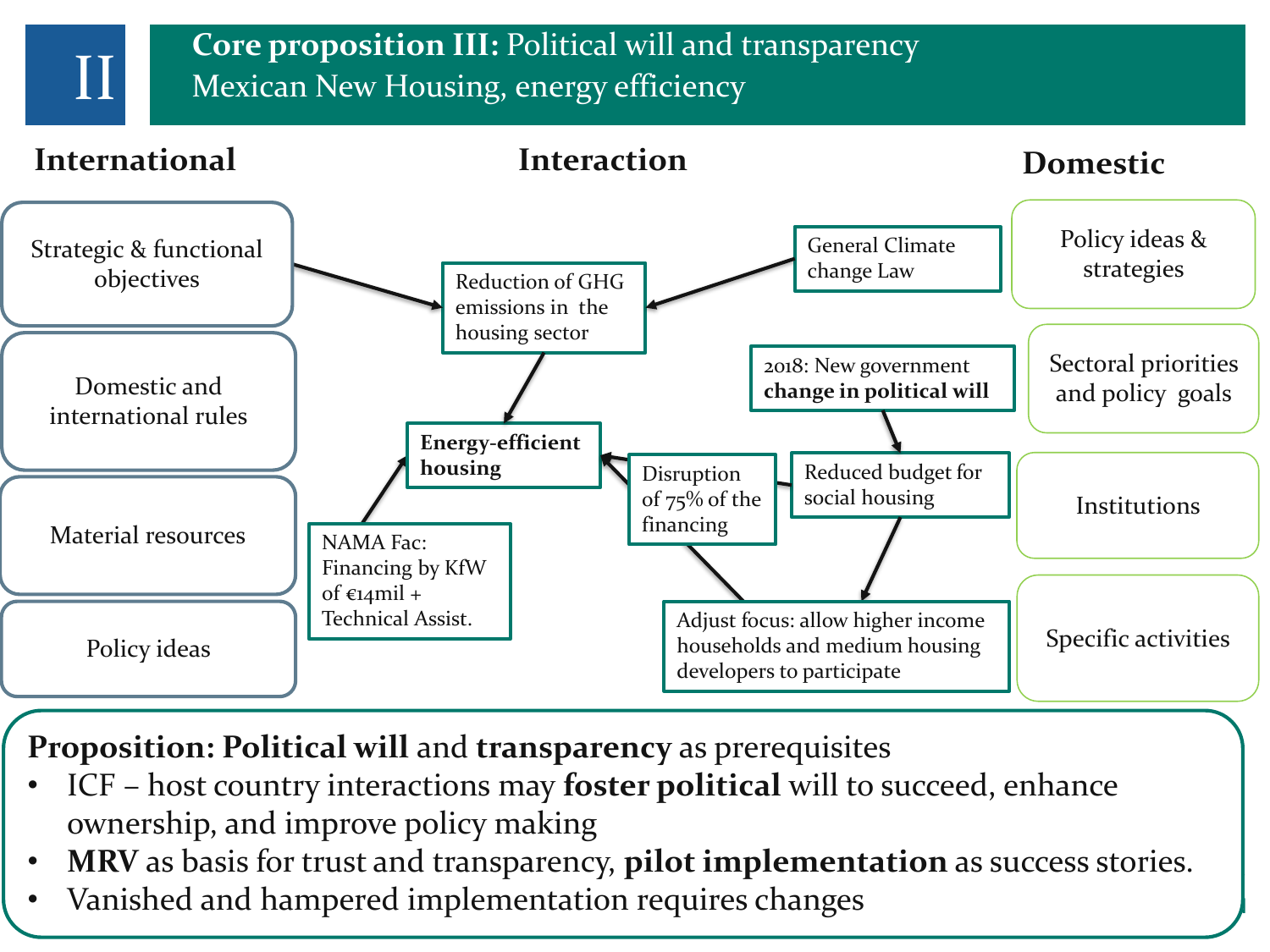## **Conditional proposition I: political visibility**

#### Example: **Indian Green Energy Corridor**

- Goal: Expansion of electricity grid
- Initially: slow progress

II

- Visibility of ICF contributed to pushing the project high up in the **federal government's priorities**
- Contribute to **moving climate action up in the agenda setting process**.



Proposition: **political visibility** can support transformational change of ICF

- High-level political visibility **can improve the implementation of policies**  and create the **backing** needed for climate policies
- **Hard to attain** and **can back-fire**

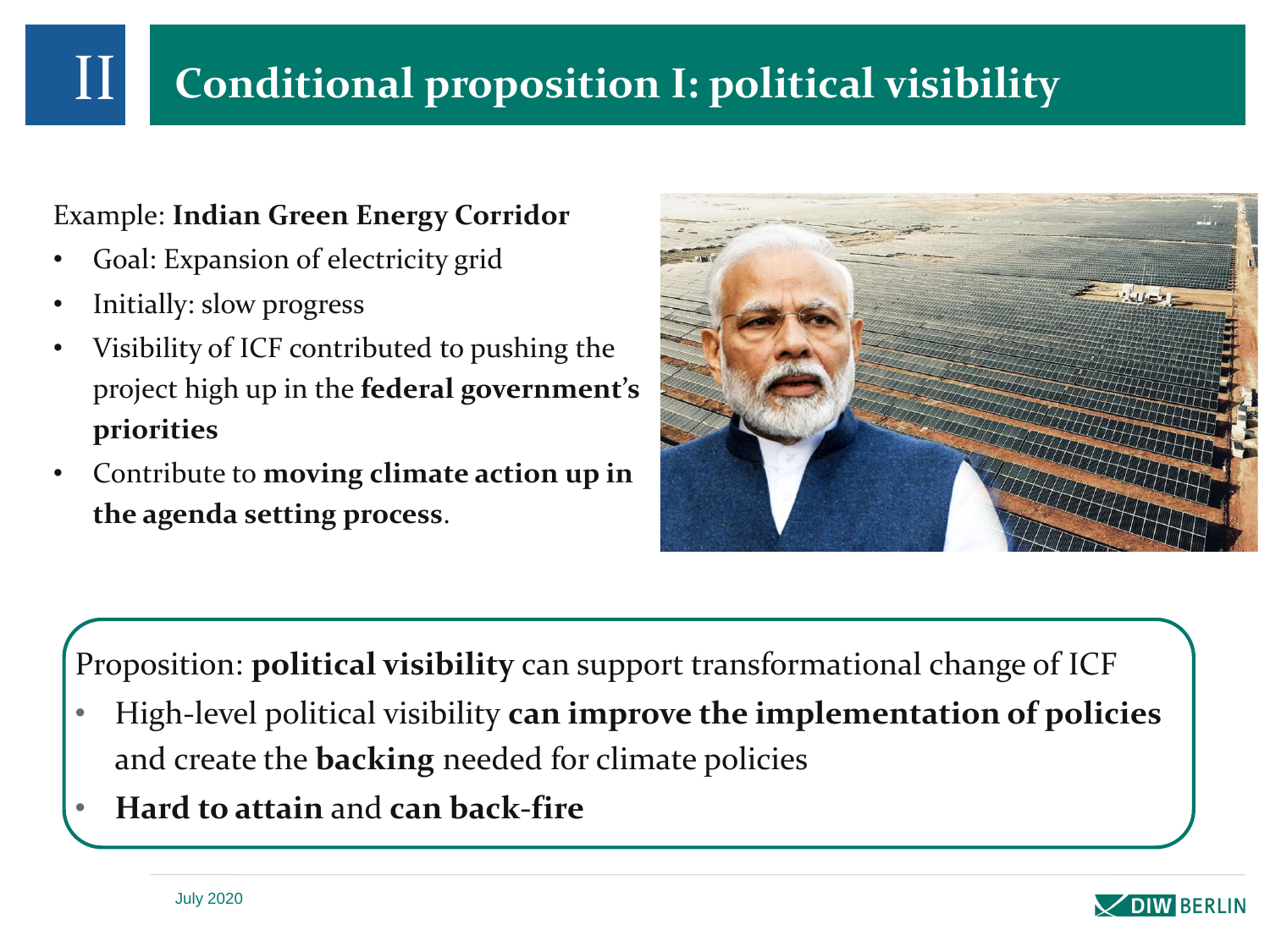## **Conditional proposition II: institutional innovation**

Example: Setting up wind power auctioning office within **South Africa's REI4P**

- Goal: wind power investments
- Initially: inertia around existing company
- Setup of new auctioning institutions
- Helped **overcome vested interests** and inertia
- **Enabled private investments** by new, independent power producers Copyright: Darling Wind Farm courtesy Warren Rohner (Creative Commons)



Proposition: **Institutional innovation** can support transformational change of ICF

- **New institutions support change** IF they address specific issues difficult to resolve within existing ones
- Questions of ownership and institutional sustainability

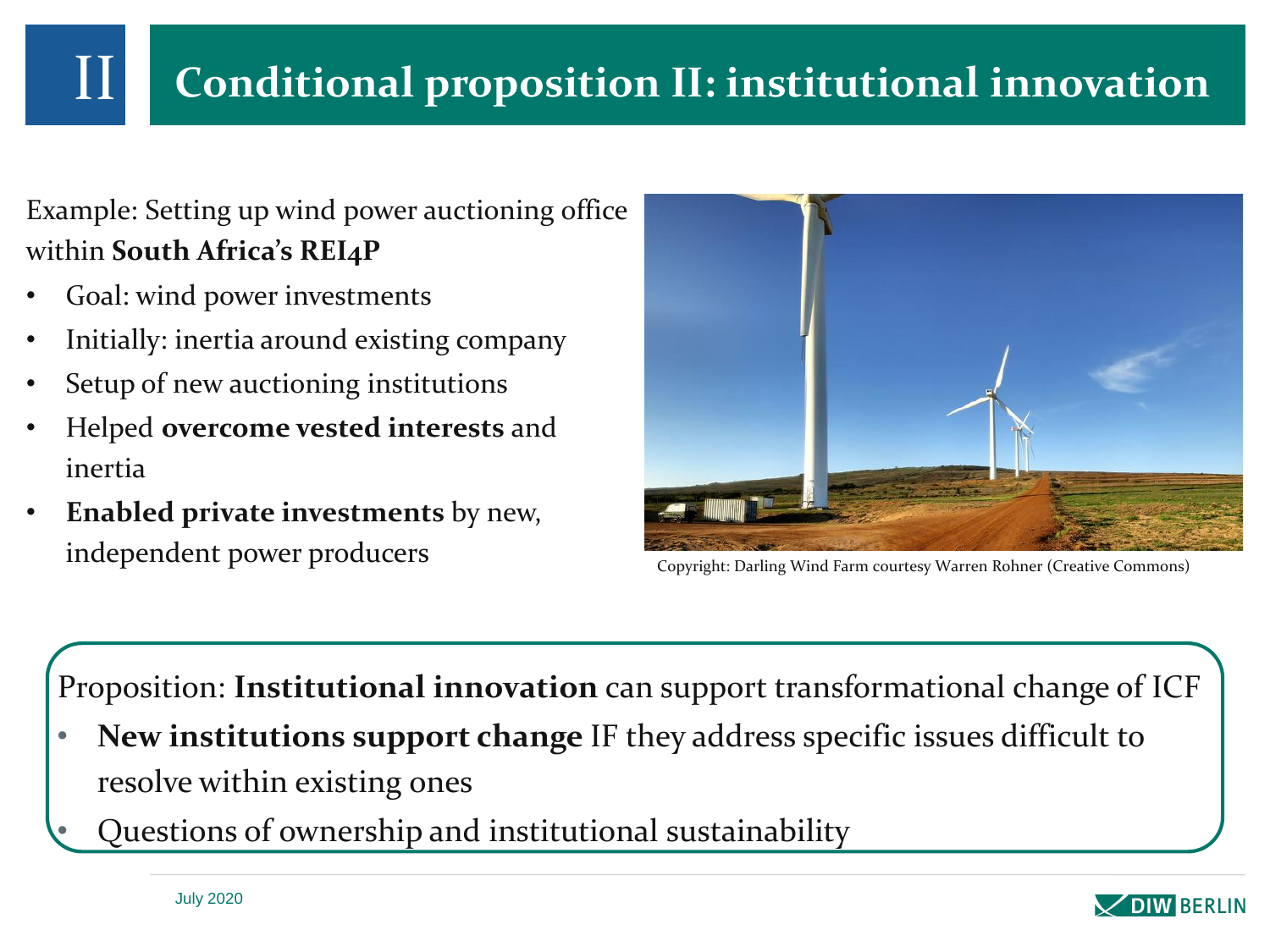#### **Conditional proposition III: stakeholder participation**

#### Example: **Brazilian Amazon Fund**

- Goal: reduce deforestation
- Setting up **multi-stakeholder platform**  with specific rights and duties
- Engaging a **wide range of stakeholders**
- Was able to **reach diverse local actors**
- Trade-offs regarding **participant groups**



Copyright: courtesy of Leonard G, Public Domain

Proposition: **Stakeholder participation** can support transformational change of ICF

- Forming **coalitions pro-change** and **providing legitimacy**
- Requires a **common interest in the success** of the programmes

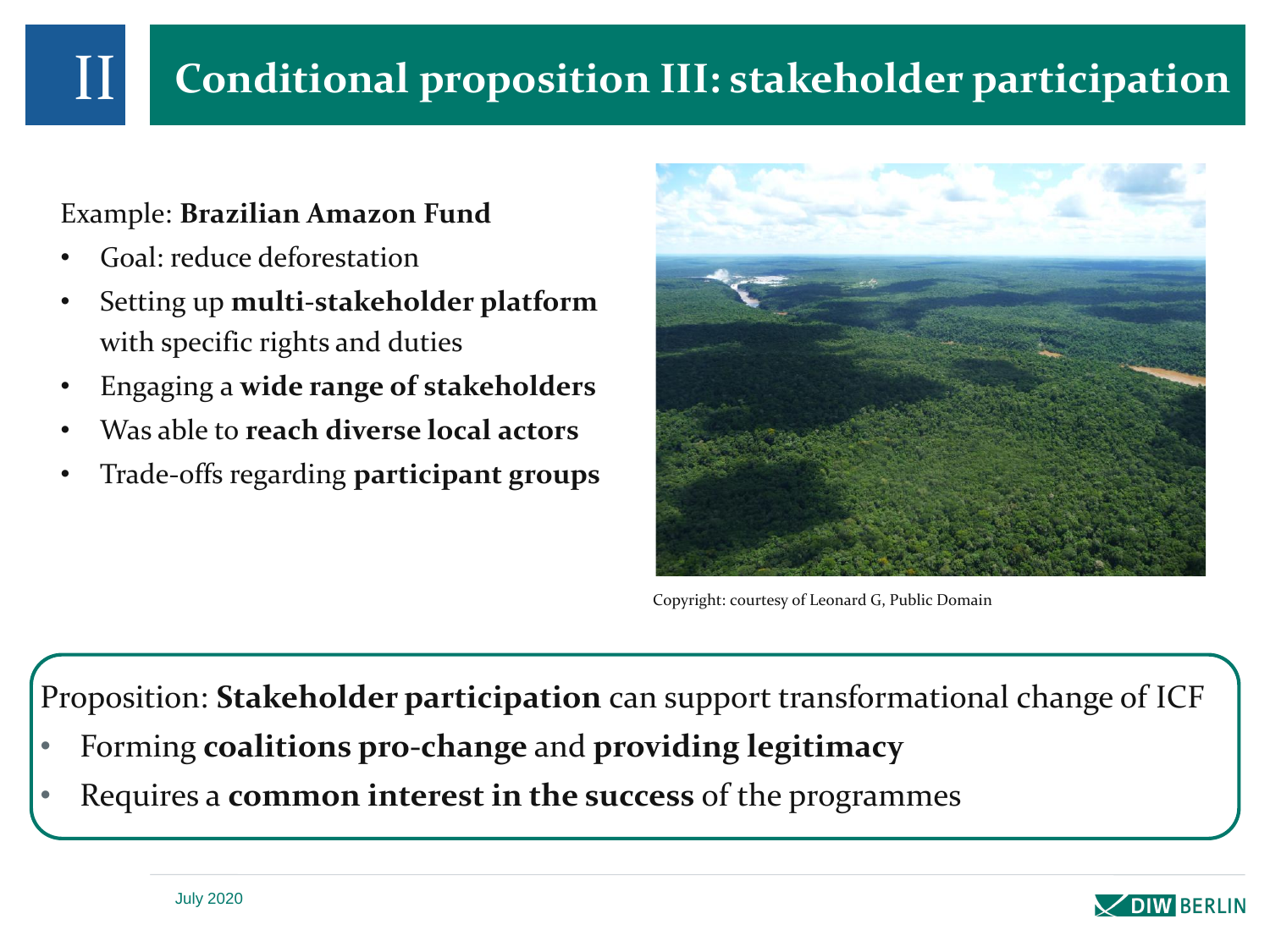Example: **South African SANBI's Direct Access** to the Adaptation Fund

• Goal: enable local adaptation

II

- SANBI as National Implementing Entity (NIE)
- Directly accessing financing and managing projects, incl. **design, implementation, monitoring** and **evaluation**
- Reaching a **wide range** of rural recipients



Copyright: Creative Commons

Proposition: (Enhanced) **Direct access** can support transformational change of ICF

- Can **reduce transaction costs** and **enhance national ownership**
- Usually requires **extensive technical capabilities** and, hence, assistance and **incurs costs for monitoring** at the domestic level

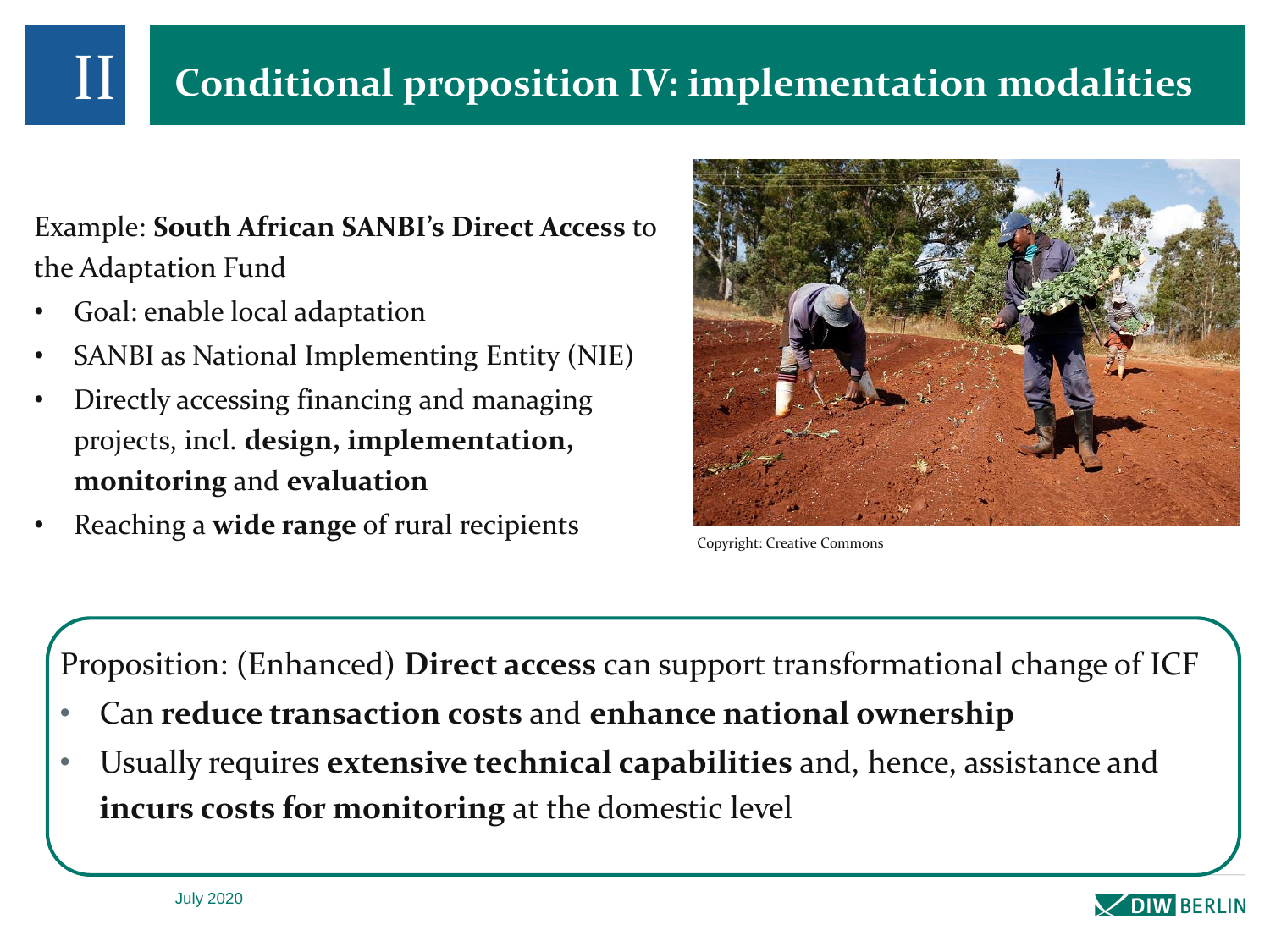

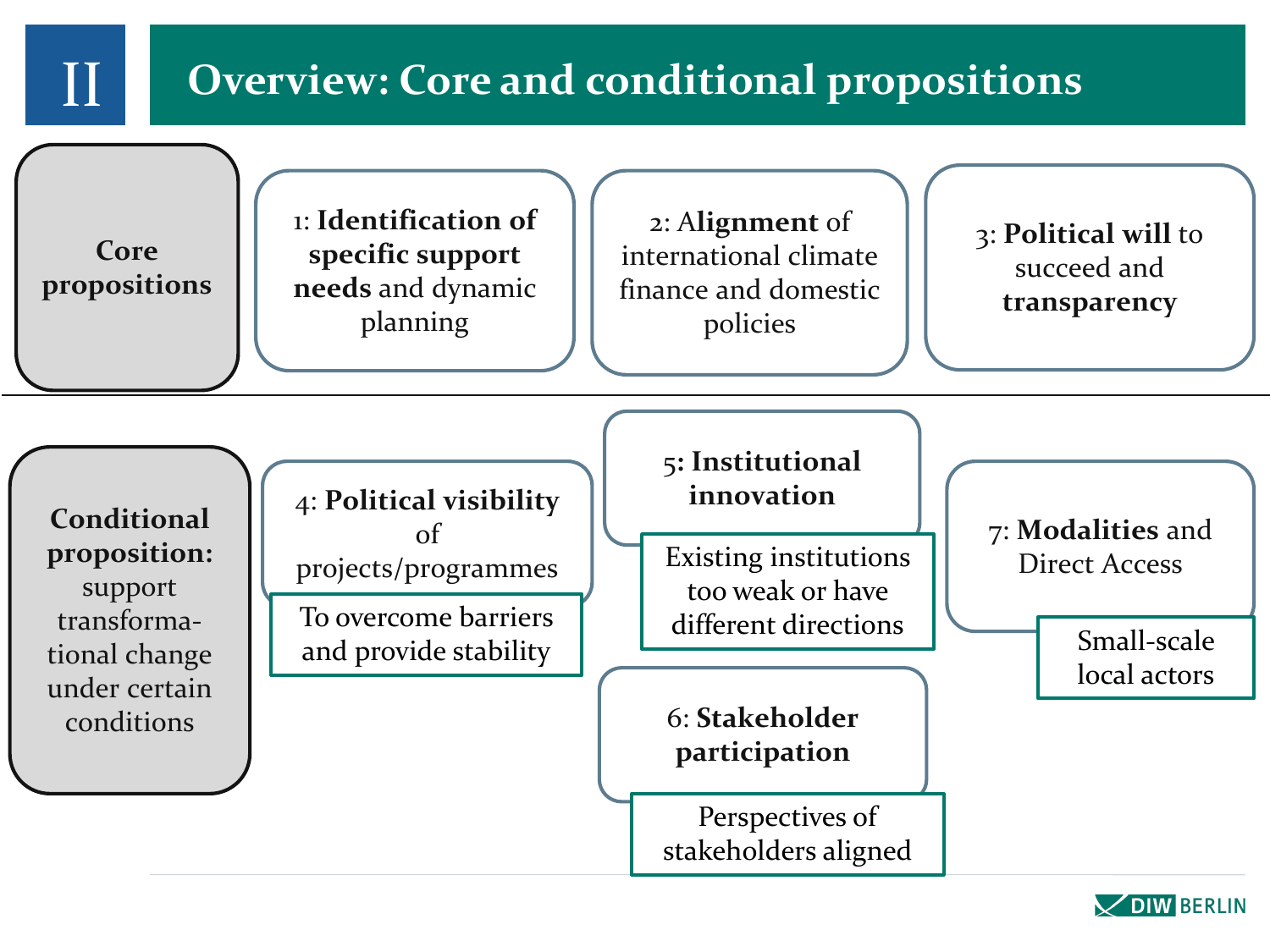## **Conclusions**

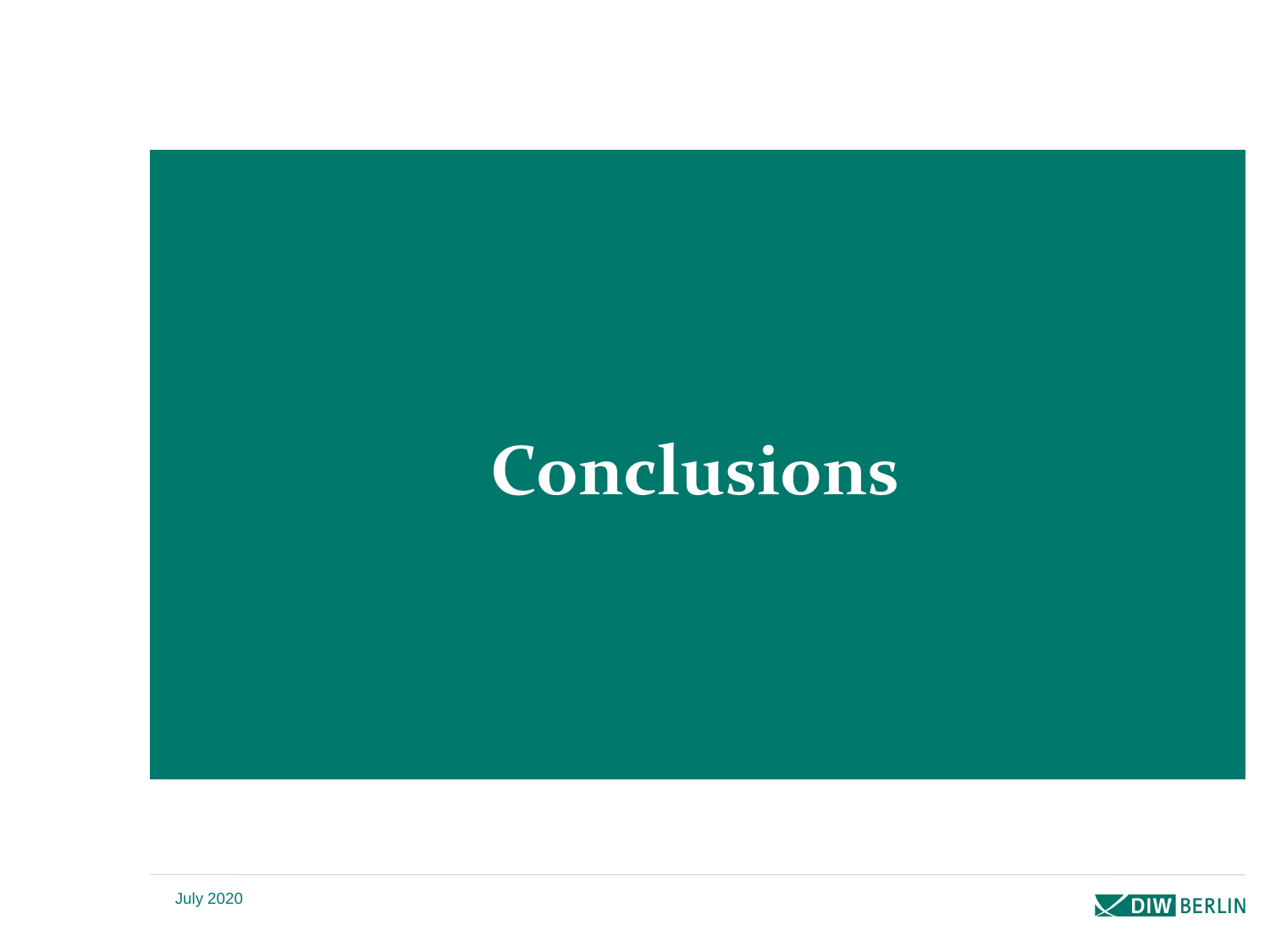Our seven propositions may serve as **guidance for the design of effective ICF** contributions: potentials and trade-offs of current approaches

Need for **transparent negotiation** between national governments and donors for the type of support based on the context of each project

**Definition Finance - policy link**: Instrument to assist scaling up from project levels to national and sector-based transformation

**ICF currently based on ODA approaches** – but ICF for transformational change needs to go beyond

**Staying humble as provider of ICF should not prevent from thinking big**: ICF is (just) one element in transformational change processes among many, but scaling up of finance very much needed

Please find more info, the full report and the background studies at

[www.diw.de/snapfi](http://www.diw.de/snapfi)



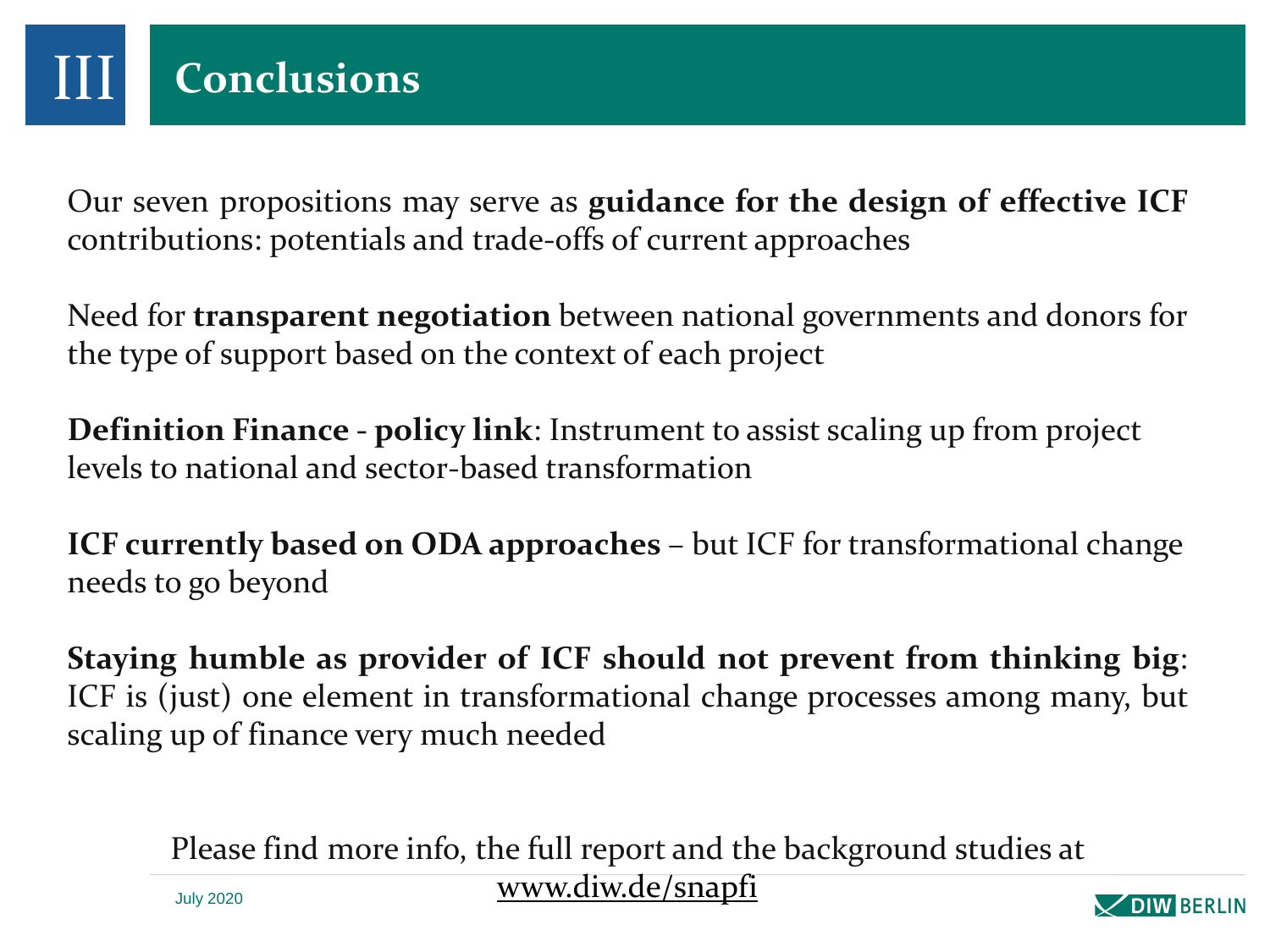Thank you for your attention.



**DIW Berlin — Deutsches Institut für Wirtschaftsforschung e.V.** Mohrenstraße 58, 10117 Berlin www.diw.de

**Redaktion** Nils May Heiner von Lüpke